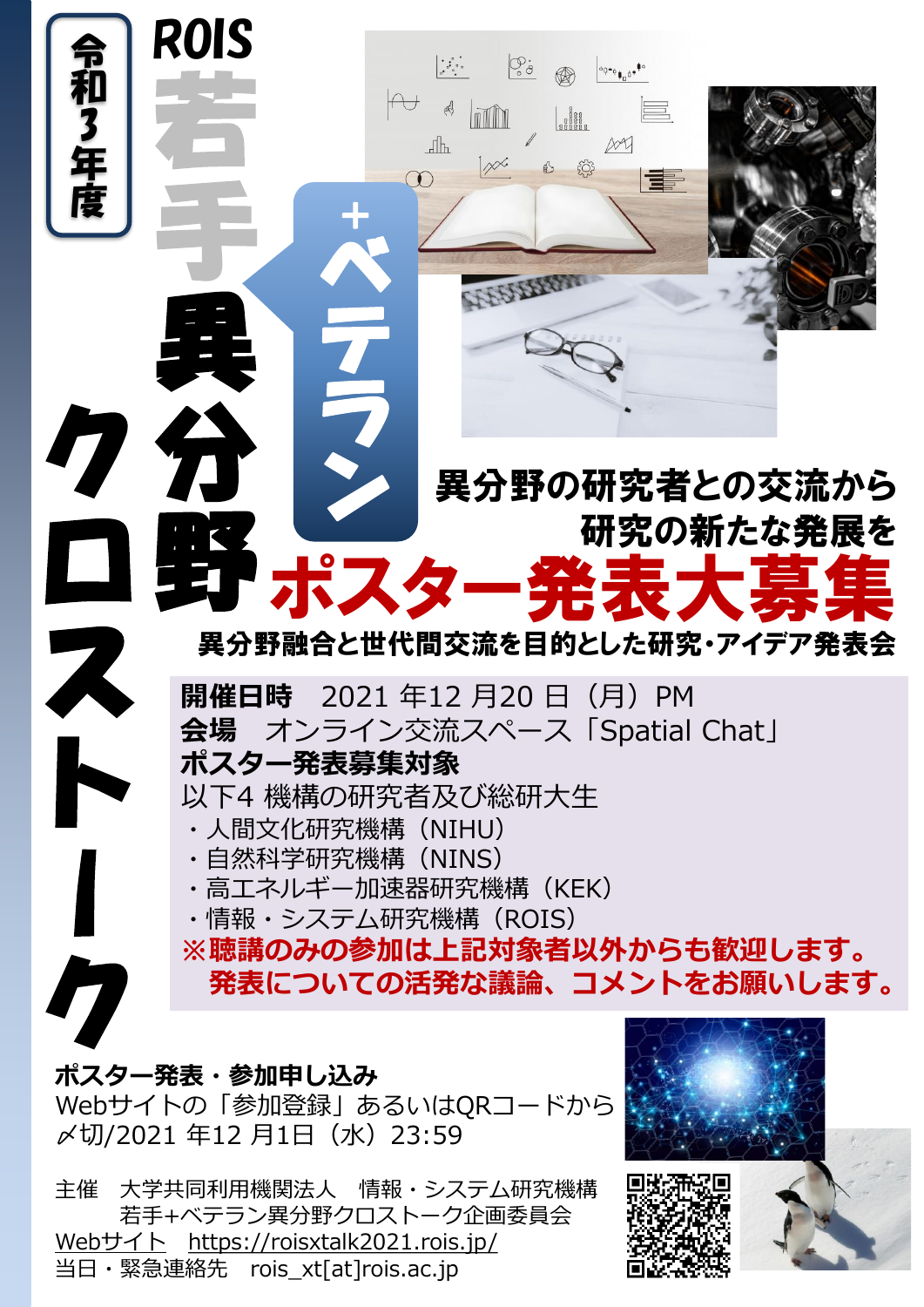# 大学共同利用機関法人4 機構連携企画 令和3年度 「ROIS若手+ベテラン異分野クロストーク」 ポスター発表ならびに参加募集のお知らせ

情報・システム研究機構では、これまで10 年以上にわたり、継続的に 「ROIS/I-URIC (大学共同利用機関法人4 機構連携企画)若手研究者クロス トーク」を開催してきました。異分野融合と世代間交流の機会創出を目的とし て、研究者及び総研大生を対象に機構の枠を越えて広く参加者を募るもので、 一昨年度までは合宿形式により深く議論を行う場を提供してきました。

令和2年度は社会情勢を踏まえ、オンライン交流スペース(Spatial Chatと Slack)を用いたポスターセッションを中心に開催、今年度も引き続きオンラ インでの開催となります。昨年同様、3部構成のポスター発表を予定しており、 最もいろいろな議論を呼んだポスターを「ベストポスター賞」として表彰しま す。また、オンライン懇親会として参加者が自由に会話できる時間を設けます。 本企画を通した異分野の研究者との交流によって、参加者の皆さまが自身の 研究の発展的な将来像を描き、機構を超えた研究者ネットワークを構築される

ことを期待します。

若手、ベテランに関係なく多数の皆様のご応募・ご参加をお待ちしています。

## **開催概要**

開催日時 2021 年12 月20 日 (月) 13:00~ (予定) Web サイト <https://roisxtalk2021.rois.jp/> 会場 オンライン交流スペース「Spatial Chat」「Slack」 ※参加方法等は開催前日までにご案内します プログラム

・ポスターセッション(第1部~第3部)※ベストポスター賞を設けます ・オンライン懇親会/自由討論

# **ポスター発表募集要項**

募集対象 以下の4機構の研究者及び総研大生

- ・人間文化研究機構(NIHU)
- ・自然科学研究機構(NINS)
- ・高エネルギー加速器研究機構(KEK)
- ・情報・システム研究機構 (ROIS)

募集数 最大60 名 ※ポスター・当日発表は日英どちらでも構いません。 申し込み先 Webサイトにある「参加登録」あるいはQRコードからお申し 込みください。

〆切/ 2021年12 月1日(水) 23:59

## **聴講参加**

**上記対象者以外からも歓迎します。申し込み先からご登録ください** その他、詳細については参加登録された方に別途ご連絡します